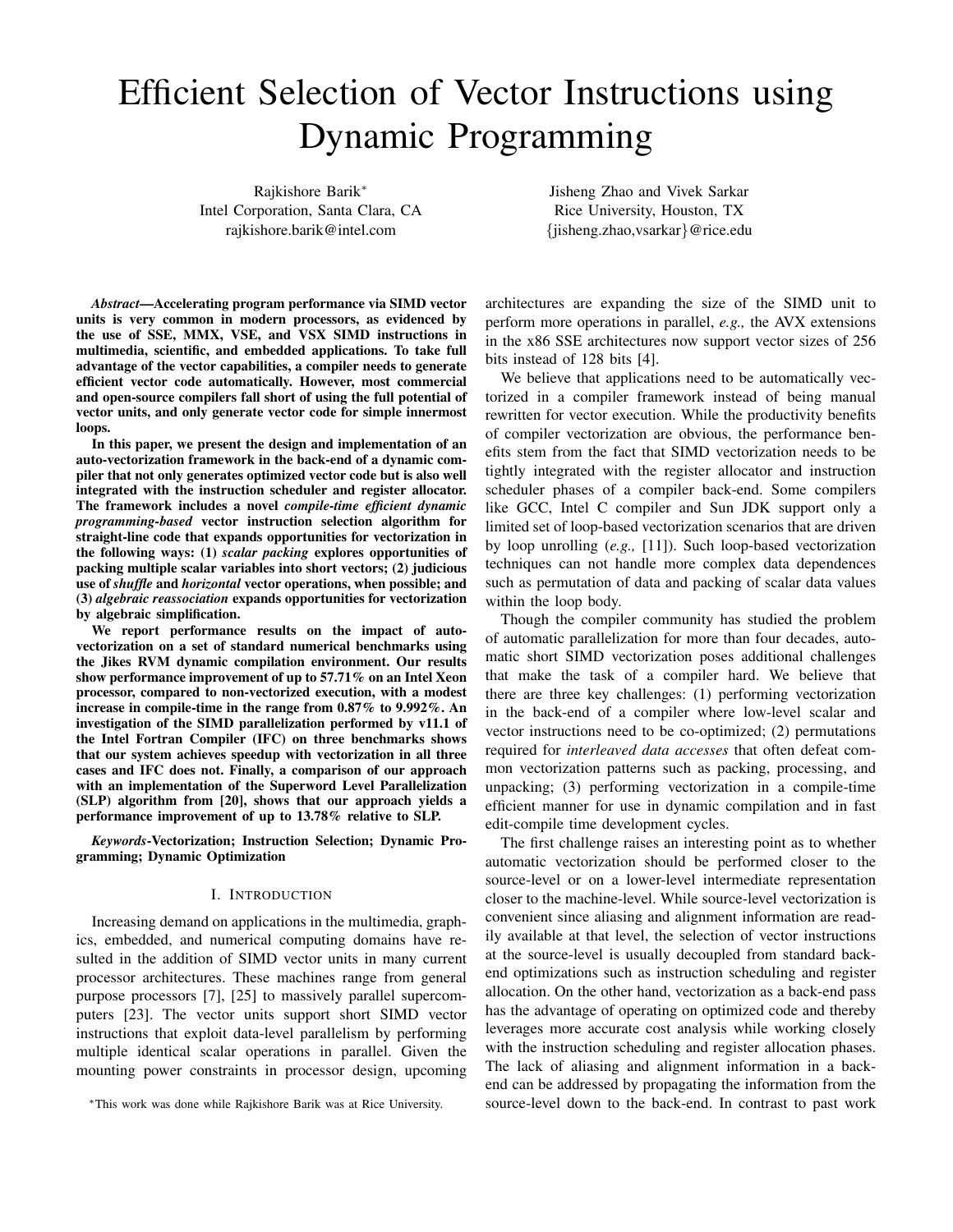that has focused on source-level loop-based vectorization, this paper focuses on vectorization as a back-end pass in a dynamic compilation environment or any other environment where compile-time efficiency is of interest.

The key contributions of this paper include:

- a novel *dynamic programming approach* to automatic vector instruction selection. The dynamic programming technique is driven by a cost-model that accounts for instruction costs and register pressure.
- a *scalar packing* optimization pass in the instruction selection algorithm that combines scalar operations into vector operations. Other optimizations including algebraic reassociation are also performed to expand the opportunities for vector code generation.
- a *compile-time efficient* solution to automatic vector instruction selection.
- an experimental evaluation of the auto-vectorization framework on six standard numerical benchmarks in the back-end of Jikes RVM dynamic compiler. Our results show a performance improvement of up to 57.71%, compared to the non-vectorized execution with a modest increase in compile time in the range from 0.87% to 9.992%. An investigation of the SIMD parallelization performed by v11.1 of the Intel Fortran Compiler (IFC) on three benchmarks for which Fortran versions are available shows that our system achieves speedup with vectorization in all three cases and IFC does not. Finally, a comparison of our approach with an implementation of the Superword Level Parallelization (SLP) algorithm from [20], shows that our approach yields a performance improvement of up to 13.78% relative to SLP.

The rest of the paper is organized as follows. In Section II, we present a motivating example to illustrate the effectiveness of our approach. The overall automatic vectorization framework is described in Section III. Section IV describes the automatic vector instruction selection algorithm. Experimental evaluations are presented in Section V. We discuss related work in Section VI and conclude in Section VII.

## II. MOTIVATING EXAMPLE: COMPLEX ARITHMETIC

Consider the innermost loop nest of a double precision complex arithmetic computation kernel of the NAS Parallel Benchmark FT code shown in Figure 1(a). The code fragment initializes the *REAL* and *IMAG* components of local complex numbers *x11* and *x21* from an input complex number (elided for simplicity). This code uses two-element arrays for complex variables and 2*N*-element arrays of doubles for *N*-element arrays of complex variables. Local variables *x11* and *x21* are used as operands for a complex add and the result is stored in complex array *scr*. A traditional vectorization algorithm that operates close to the source-level can vectorize most of the complex number operations for array accesses in this example except for two intricate scenarios: (1) the reversed pattern of accesses to the *u1* complex number components in lines 7 and 8, *e.g.,* on line 8, the imaginary component of *u1* is multiplied by the *REAL* component of  $x11 - x21$ ; (2) combining the subtraction and addition operations performed on scalar values within a vector register in lines 7 and 8. If we carefully observe the loop-nest, we can see that several standard compiler optimizations can be applied to this loop-nest such as scalar replacement for arrays, common subexpression elimination, loop-invariant code motion, and dead-code elimination. The resulting optimized code is shown in Figure 1(b). The only memory operations needed are stores to the *scr* arrays.

To vectorize this kernel in a dynamic compilation environment for a managed runtime such as Java Virtual Machine or a .NET runtime, one is faced with several other difficulties. The first and foremost difficulty is to ensure that the kernel is free of exceptions and misalignment issues. In particular, the array accesses should not result in an *array-bounds-check* exception. Additionally, the compiler has to check that *scr* and *u1* are not pointing to the same array (i.e., they are not aliased to each other) to ensure that the loads of *u1* can be safely hoisted outside the loop. Also, the runtime values of *REAL*, *IMAG*, *off1*, and *off2* do not make the array accesses mis-aligned. We can handle these difficulties by specializing and creating an outlined version of the kernel that is aligned to 16-byte boundaries and is guaranteed to be bounds-check free and alias-free.

The 2-address intermediate back-end code generated within a compiler is shown in Figure 1(c). Existing vectorization algorithms when applied at such a low-level of the intermediate representation as in Case (c) usually only vectorize the store and load operations since they do not expend much effort on packing scalar variables. For example, the work on super-word parallelism in [20] would not be able to handle the interchange of scalar values in lines 23 and 24 with respect to lines 18 and 20, since the scalar values in the vector register need to be reversed in the next operation.

Figure 1(d) depicts the code generated by our vectorizer framework. It includes scalar packing for values held in the *x11 REAL* and *x11 IMAG* temporaries using *pack* instructions that correspond to traditional move instructions on a target architecture. The *shuffle* instruction on line 13 takes care of the interleaved data accesses of *u1* array. The *vaddsub* on line 14 combines the subtraction and addition operations in a vector register. Then standard arithmetic operations can be performed on the *REAL* and *IMAG* values.

#### III. OVERALL FRAMEWORK

Figure 2 depicts the components of our vectorization framework along with their interaction with other components of the dynamic compiler. The dynamic compiler selectively chooses methods for higher level of optimization including the autovectorization optimization proposed in this paper. As with other optimizations, the selection criteria for vectorization is guided by profiling information, i.e., based on the profiling information of calling contexts.

The auto-vectorization framework is invoked as a back-end pass after the intermediate code has been specialized and optimized at a higher level. The higher-level optimizations include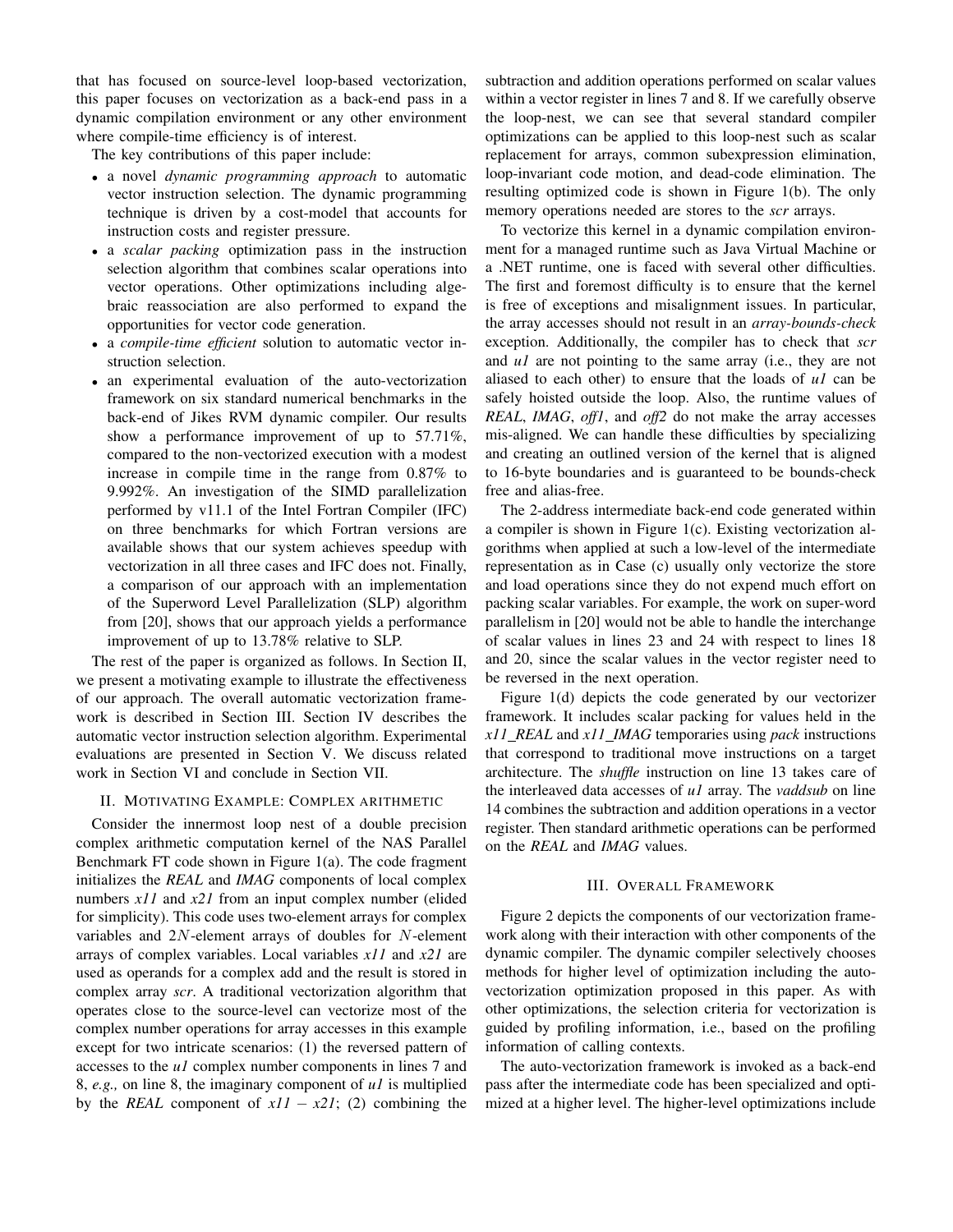```
InnerLoopBody:
1: x11[REAL] = ...
2: x11[IMAG] = ...
3: x21[REAL] = ...
4: x21[IMAG] = ...
5: scr[REAL+off1] = x11[REAL] + x21[REAL]
6: scr[IMAG+off1] = x11[IMAG] + x21[IMAG]
7: scr[REAL+off2] =
        u1[REAL] * (x11[REAL] - x21[REAL])
      - u1[IMAG] * (x11[IMAG] - x21[IMAG])
8: scr[IMAG+off2] =
        u1[IMAG] * (x11[REAL] - x21[REAL])
       + u1[REAL] * (x11[IMAG] - x21[IMAG])
                  (a) Original Code
```

```
1: load u1_REAL, u1[REAL]
2: load u1_IMAG, u1[IMAG]
InnerLoopBody:
3: mov x11_REAL, ...
4: mov x11_IMAG, ...
5: mov x21_REAL, ...
6: mov x21_IMAG, ...
7: mov a1, x11_REAL
8: add a1, x21 REAL
9: store scr[REAL+off1], al<br>10: mov a2, x11_IMAG
         a2, x11_IMAG
11: add a2, x21_IMAG
12: store scr[IMAG+off1], a2
13: mov t1, x11_REAL
14: sub t1, x21_REAL
15: mov t2, x11_IMAG
16: sub t2, x21_IMAG
17: mov a3, t1
18: mul a3, u1_REAL
19: mov a4, t2
20: mul a4, u2_IMAG
21: sub a3, a4
22: store scr[REAL+off2], a3
23: mul t1, u1_IMAG
24: mul t2, u1_REAL
25: add t1, t2
26: store scr[IMAG+off2], t1
```

```
1a: u1_REAL = u1 [REAL]
1b: u1_IMAG = u1[IMAG]
InnerLoopBody:
1: x11_REAL = ...<br>2: x11 IMAG = ...
      x11_IMAG = \ldots3: x21 REAL = ...
4: x21 IMAG = ...
5: scr[REAL+off1] = x11_REAL + x21_REAL
6: scr[IMAG+off1] = x11_IMAG + x21_IMAG
7a: t1 = x11_REAL - x21_REAL
7b: t2 = x11_IMAG - x21_IMAG
7: scr[REAL+off2] = u1_REAL \star t1 - u1_IMAG \star t2<br>8: scr[IMAG+off2] = u1_IMAG \star t1 + u1_REAL \star t2scr[IMAG+off2] = u1_IMAG + t1 + u1_REAL + t2
```
(b) Optimized code after Scalar Replacement, CSE, LICM, and Dead Code elimination.

```
1: vload v0, u1[REAL:IMG]
InnerLoopBody:
2: pack v1, x11_REAL:x11_IMAG
3: pack v2, x21_REAL:x21_IMAG
4: vmov v3, v1
5: vadd v3, v2
6: vstore scr[REAL+off1:IMAG+off1], v3
7: vmov v4, v1
8: vsub v4, v2
9: vmov v5, v4
10: vmul v5, v0
11: vswap v6, v0
12: vmul v4, v6
//shuffle values across vector registers
13: shuffle v5.upper64, v4.lower64
// horizontal operation using vaddsub
14: vaddsub v5, v4
15: vstore scr[REAL+off2:IMAG+off2], v5
    (d) Optimized Intermediate Code
```
(c) Intermediate 2-address Code

Fig. 1. Example: Double-precision complex floating point arithmetic in NPB-FT benchmark. Assumptions: (1) each vector register is 16 byte wide; (2) all arrays are aligned at 16 byte boundaries; (3) *REAL* and *IMAG* are compile-time constants with values 0 and 1 respectively; (4) *off1* and *off2* are divisible by 2 – making *scr* array accesses aligned.



Fig. 2. Overall framework for auto-vectorization in a dynamic compiler. The vector partitioner is introduced as a backend pass.

standard alignment-specific optimizations such as loop peeling, scalar expansion, scalar replacement, and loop-unrolling. The vectorization pass is followed by other back-end passes

like instruction scheduling and register allocation. Additional aliasing and alignment information is passed down from the high-level intermediate representation to disambiguate memory references in the vectorization framework.

Within the vectorization framework, we build a data dependence graph for each region of straight-line code (currently at a basic block level). The dependence graph is then used to perform cost-based vector instruction selection. The instruction selection phase expands opportunities for generating vector code by performing aggressive scalar packing, code shape optimizations like algebraic reassociation, and scalar expansion. The generated vector and scalar instructions are then scheduled on the target system. The scheduler needs to pay special attention to various architectural considerations, e.g., the Intel SSE unit supports two register ports that can be simultaneously read and written. Finally the register allocation phase is invoked before generating the assembly code for the target SIMD architecture.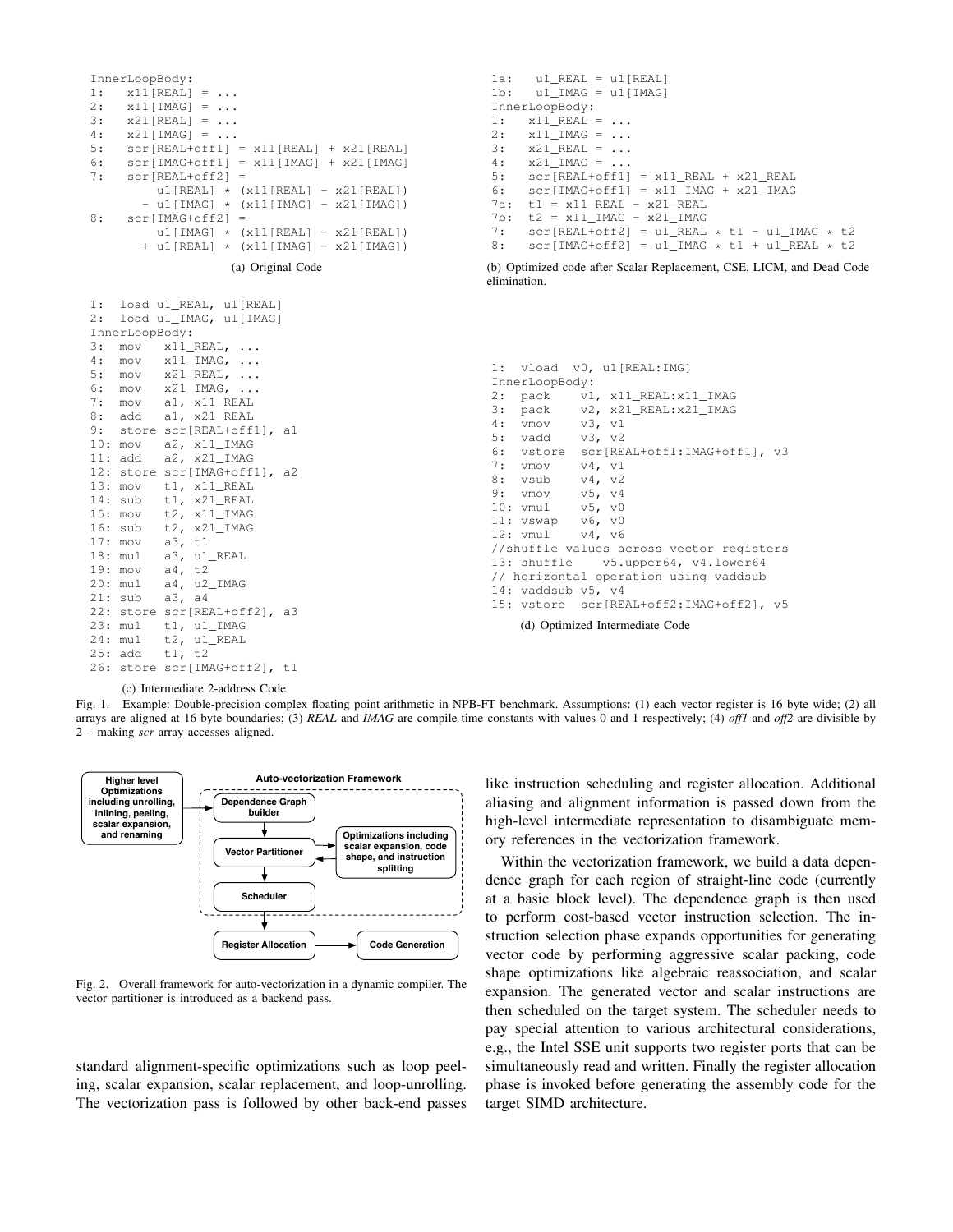# IV. AUTOMATIC VECTOR INSTRUCTION SELECTION USING DYNAMIC PROGRAMMING

Given the data dependence graph of the intermediate code that represents the flow of values in a straight-line code of a basic block and the underlying SIMD architecture specific instructions, the goal of optimal vector instruction selection is to find an optimal covering of the dependence graph nodes using both scalar and vector instructions. The nodes in the dependence graph consist of individual intermediate 2-address instructions. The edges in the dependence graph consists of flow dependences<sup>1</sup>. Memory dependences are represented conservatively in the dependence graph such that they do not reorder load and store *IR* instructions. From now on, we will refer to a "scalar tile" as a scalar *IR* instruction that has a one-to-one mapping with a machine instruction and a "vector tile" as a sequence of scalar *IR* instructions that can be replaced by a single vector machine instruction. Each node in the dependence graph can have at most two incoming edges since the *IR* is assumed to be in 2-address code form, but a node can have several outgoing edges indicating sharing of values. This yields a DAG structure for the dependence graph. For convenience, we add a dummy *nop* sink node in the dependence graph to make it connected.

In this section we describe a vector instruction selection algorithm to select both scalar and vector tiles in a compiletime efficient manner. Our vector instruction selection algorithm uses a dynamic programming based approach that computes minimum cost at every node of the dependence graph. Unlike normal instruction selection, we consider several possibilities to pack scalar values into vector registers. We also expand opportunities for vector instruction selection using the optimizations described in Section IV-A.

The dependence graph for a straight-line code region is denoted by  $D = \langle N, E \rangle$ , where *N* consists of the set of *IR* instructions and  $E = \{ \langle n_1, n_2 \rangle \}$ , where  $\langle n_1, n_2 \rangle$  denotes a flow dependence from  $e_1 \in N$  to  $e_2 \in N$ . As mentioned earlier, other forms of register dependences such as anti and output are handled by a renaming phase prior to the instruction selection pass. The dependence graph, *D* is pre-processed to be made single-sink by adding a *nop* node.

Let *k* denote the width of the underlying SIMD vector unit. Let *T* be the set of scalar and vector tiles enumerating the machine instructions. We say a scalar tile  $t \in T$  matches a node  $n \in N$  in *D* if *n* can be performed using the machine instruction *t* (*i.e.,* there is one-to-one correspondence between an *IR* instruction and a tile) and the direct-predecessors of *n* match with those in *t*. Similarly, we say a vector tile  $t \in T$  matches a tuple of *k* nodes  $\langle n^1, n^2, \dots, n^k \rangle$ , if  $\langle n^1, n^2, \cdots, n^k \rangle$  can be performed using the machine instruction *t*. We denote the operation specified at a node  $n \in N$  as  $op(n)$  and the cost of performing the operation as  $op\_cost(n)$ . We define a scalar cost map,  $\text{scost}: N \to Z^+$  as the cost of performing a node  $n \in N$  using a matched scalar tile.

We define *vcost* :  $(N \times N \times \cdots \times N) \rightarrow Z^+$  as the cost of performing a vector tuple  $\langle n^1, n^2, \cdots, n^k \rangle$  of instructions in a vector tile. Let *pack\_cost* :  $(N \times N \cdots \times N) \rightarrow Z^+$  be the cost of packing  $\langle n^1, n^2, \cdots, n^k \rangle$  into a vector register. Let *unpack\_cost* :  $(N \times N \cdots \times N) \times N \rightarrow Z^+$  be the cost of unpacking a node  $n<sup>i</sup>$  from a vector register containing  $\langle n^1, n^2, \cdots, n^k \rangle$ . Let *shuffle*  $cost : (N \times N \cdots \times N) \rightarrow Z^+$  be the cost of shuffling the contents of a vector register containing  $\langle n^1, n^2, \cdots, n^k \rangle$ . We assume uniform cost for shuffling any number of scalar values within a vector register. A tuple of *IR* instructions  $v = \langle n^1, n^2, \dots, n^k \rangle$  is *vectorizable* if there exists a vector tile that can combine the scalar operations in the vector tuple. Let the predicate  $\text{vec}(n^i)$  indicate *true* if  $n^i$  is packed with other *IR* instructions in a vector tile. Let *shuffle*( $\langle n^1, n^2, \cdots, n^k \rangle$ ) represent any desired shuffled combination of  $\langle n^1, n^2, \cdots, n^k \rangle$ .

*Definition 4.1:* Let us now describe the legal rules for combining scalar operations to generate a vector tuple  $v =$  $\langle n^1, n^2, \cdots, n^k \rangle$ :

- no pair of nodes,  $n^i$  and  $n^j$  in *v* are dependent on each other, *i.e.,* there exists no path of flow dependence between them in the dependence graph;
- Replacing  $\langle n^1, n^2, \cdots, n^k \rangle$  by a single node in the full dependence graph (including anti, output dependence) does not create a cycle [27];
- *v* is *vectorizable*;
- if each operation  $n^i$  in  $v$  is a memory operation such as load and store *IR* instructions, then the memory operations must be from contiguous memory locations and aligned.

Let *V* denote the set of vector tuples generated from the instruction selection algorithm. Given the above definitions, we now describe the steps to compute costs for scalar nodes in the dependence graph. The cost of matching a dependence graph node *n* of the form shown in Figure 3 with a scalar tile is given in Figure 4.

The scalar cost computation involves considering several scenarios and choosing the minimum cost among them: (1) if the predecessors of *n* were paired in a vector register already, then we consider the cost of performing a horizontal operation on the vector register using a matched tile; (2) if the predecessors of *n* were paired in a vector register in a reversed order, then we shuffle the values in the vector register and perform a horizontal operation on the vector register; (3) if any of the predecessors was packed with another node in a vector register already, then extract the scalar value from the vector register; (4) if none of the predecessors were packed in any vector register – then add up the individual scalar cost of each predecessor. Note that cases (1) and (2) are special cases of the more general case (3) in 2-way SIMD unit. Finally this cost is added to the cost of the matched scalar tile to generate the cost of covering a scalar tile for a node *n* in *D*.

The cost of covering a set of dependence graph nodes (as shown in Figure 5) with a vector tile is shown in Figure 6. The notation  $n_t^i$  used in Figure 6 denotes the *t*-th operand of a scalar operation at node  $n<sup>i</sup>$ . The cost computation involves

<sup>&</sup>lt;sup>1</sup>Anti- and output- dependences on scalar operations can be eliminated by a renaming phase before instruction selection.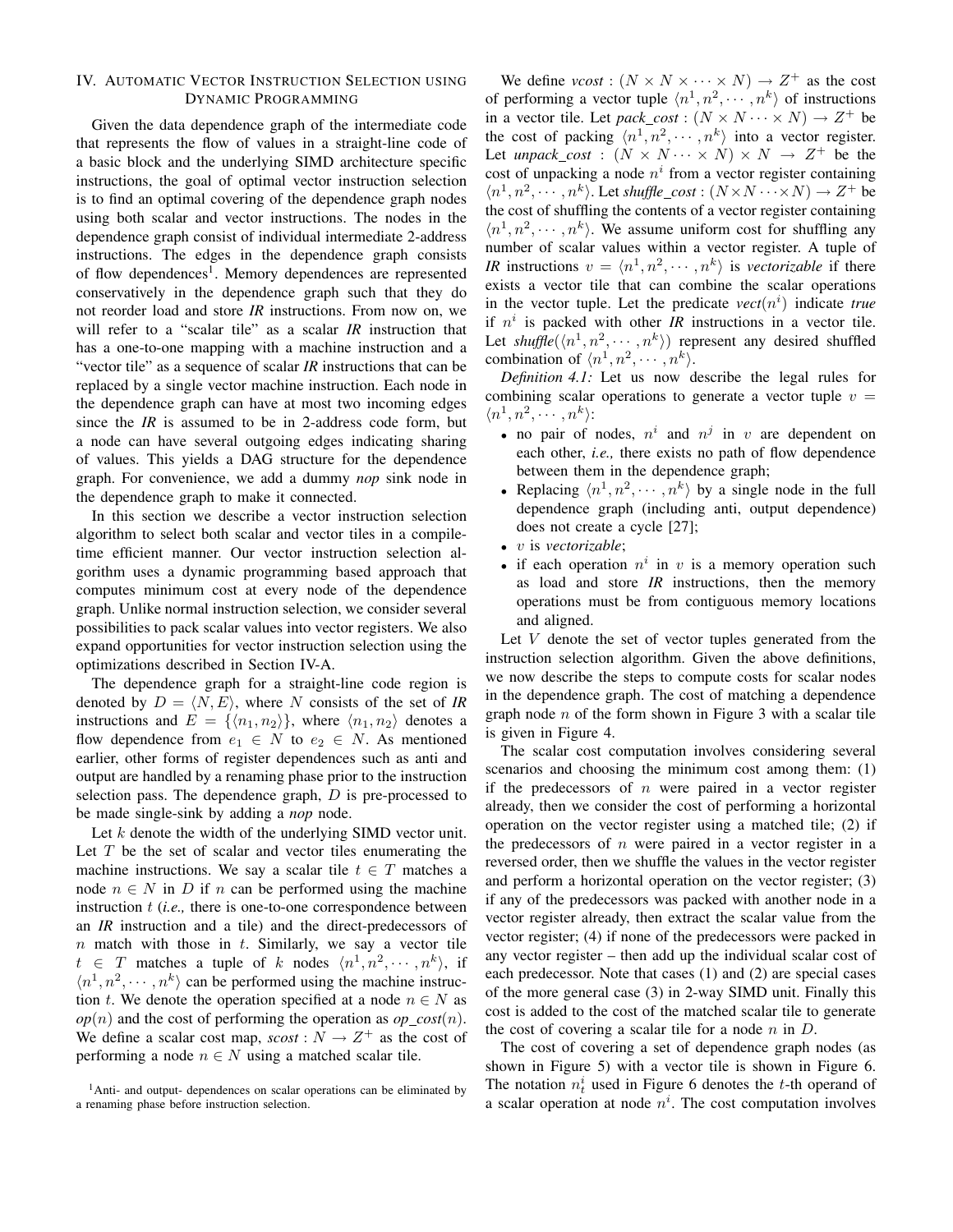$$
\begin{cases}\n\text{op\_cost}(op(n)) & \text{if } \langle n_1, n_2 \rangle \in V \land op(n) \in T \\
\text{shuffle\_cost}(\langle n_2, n_1 \rangle) + \\
\text{op\_cost}(op(n))) & \text{if } \langle n_2, n_1 \rangle \in V \\
\text{op\_cost}(op(n))) & \text{if } \langle n_2, n_1 \rangle \in V \\
\text{mapack\_cost}(\langle p_1, \dots, n_1, \dots, p_k \rangle, n_1) + \\
\text{mapack\_cost}(\langle n_1, \dots, n_2, \dots, m_k \rangle, n_2) + op\_cost(op(n)) & \text{if } \langle n_1, \dots, n_1, \dots, n_k \rangle \in V \\
\text{mapack\_cost}(\langle n_1, \dots, n_1, \dots, p_k \rangle, n_1) + \\
\text{if } \langle p_1, \dots, n_1, \dots, p_k \rangle \in V \\
\text{seost}(n_2) + op\_cost(op(n)) & \\
\text{seost}(n_1) + \text{unpack\_cost}(\langle p_1, \dots, n_2, \dots, p_k \rangle, n_2) & \text{if } \langle p_1, \dots, n_2, \dots, p_k \rangle \in V \\
\text{op\_cost}(op(n)) & \\
\text{seost}(n_1) + \text{seost}(n_2) + op\_cost(op(n)) & \text{otherwise}\n\end{cases}
$$

Fig. 3. Scalar Cost Computation Scenario

**n**

**n**<sub>1</sub>) (**n**<sub>2</sub>

Fig. 4. Cost computation for scalar tile selection

a series of possibilities for packing and unpacking individual scalar operations. The equations also take into account for *shuffle* operations in vector register. The final vector tile cost is obtained by taking a minimum of all the possibilities.

*scost*(*n*) = *min*



Fig. 5. Vector cost computation scenario

Using the *scost* and *vcost* equations from Figure 4 and Figure 6, the dynamic programming algorithm is presented in Figure 7. There are three passes to the algorithm. The first pass walks over the dependence graph in a top down fashion (source to sink) and computes minimum scalar and vector costs for every possible scalar and vector operation in the dependence graph respectively. The cost of the designated sink node is the best cost estimation of generating machine code for the set of *IR* instructions. In a second pass, the best cost is used to determine the best scalar or vector tile at every node in the dependence graph. This is obtained by making a bottom-up pass (sink to source) over the dependence graph. Finally, a top down pass over the dependence graph is performed and best tile for each dependence graph node is used to generate code.

In Figure 9, we show the steps of applying Algorithm 7 to the example program in Figure  $1(c)$ . The final vector code is shown in Figure 1(d).

## *A. Additional Optimizations*

Algorithm 7 judiciously uses shuffle instructions to choose best estimates for scalar and vector cost. However, there are several other optimization scenarios which can easily be incorporated into our auto-vectorization algorithm. These scenarios are depicted in Figure 10. Case 1 is the scenario where values are shuffled across multiple vector registers. Case 2 shows the standard scenario of swapping values within a vector register using shuffle instructions. Cases 3 and 4 depict scenarios where scalar expansion technique can be used to expand either the same scalar operation or multiple scalar operations into a vector register. Case 5 is the case where *algebraic reassociation* is used to reshape the code for vectorization. In particular, we use algebraic reassociation for the following scenarios: (1)  $t1-t2$  is transformed to  $t1+(-t2)$ for expanding the opportunity for another "+" operation to be vectorized; (2)  $t1*(t2+t3)$  is rewritten as  $t1*t2+t1*t3$  using distributivity – this scenario is shown in Case 5. Reshaping of code requires that the operations be commutative, associative, and distributive. Special care must be taken while dealing with floating point values *i.e.,* if strict conformance is required, then standard algebraic reassociation can not be performed, *e.g.,* rewriting  $a/b$  to  $a * (1/b)$ .

#### *B. Moderating register pressure*

One of the key considerations in optimized machine code generation is to utilize the register files efficiently. To that end, we can extend our cost model to support register pressure. Let *R* be the set of available scalar and vector registers. We redefine scalar cost, *scost* :  $N \times R \rightarrow Z^+$  as the cost of performing a node  $n \in N$  using a matched scalar tile and  $r \in R$  number of registers. Similarly, we redefine *vcost* :  $(N \times N \times \cdots \times N) \times R \rightarrow Z^+$  as the cost of performing a vector tuple  $\langle n^1, n^2, \cdots, n^k \rangle$  in a vector tile using  $r \in R$ number of registers. These new *scost* and *vcost* cost functions are incorporated into our algorithm in Figure 7 on lines 14 and 21 respectively.

## *C. Discussion*

It is well-known that optimal instruction selection on DAG data structures is NP-hard [6], [3]. We presented a dynamic programming based approach to perform both scalar and vector instruction selection simultaneously. The algorithm ignores the fact that there can be shared nodes in the dependence graph whose cost estimation may not yield optimal results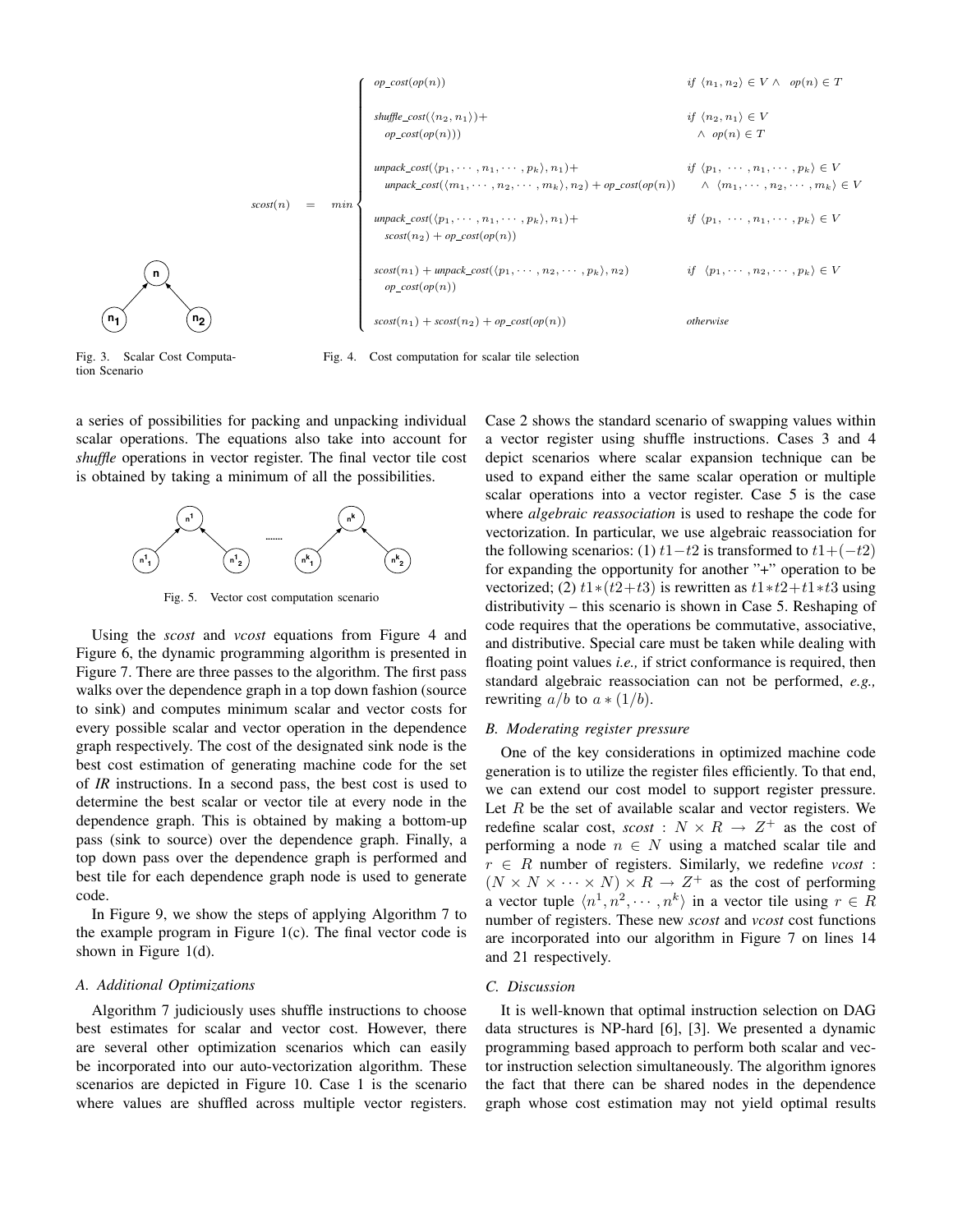$$
\begin{array}{lcl} \mbox{vec}((n_1^1,\cdots,n_1^k)) + & \mbox{if} & \mbox{if} & \mbox{if} & \mbox{if} & \mbox{if} & \mbox{if} & \mbox{if} & \mbox{if} & \mbox{if} & \mbox{if} & \mbox{if} & \mbox{if} & \mbox{if} & \mbox{if} & \mbox{if} & \mbox{if} & \mbox{if} & \mbox{if} & \mbox{if} & \mbox{if} & \mbox{if} & \mbox{if} & \mbox{if} & \mbox{if} & \mbox{if} & \mbox{if} & \mbox{if} & \mbox{if} & \mbox{if} & \mbox{if} & \mbox{if} & \mbox{if} & \mbox{if} & \mbox{if} & \mbox{if} & \mbox{if} & \mbox{if} & \mbox{if} & \mbox{if} & \mbox{if} & \mbox{if} & \mbox{if} & \mbox{if} & \mbox{if} & \mbox{if} & \mbox{if} & \mbox{if} & \mbox{if} & \mbox{if} & \mbox{if} & \mbox{if} & \mbox{if} & \mbox{if} & \mbox{if} & \mbox{if} & \mbox{if} & \mbox{if} & \mbox{if} & \mbox{if} & \mbox{if} & \mbox{if} & \mbox{if} & \mbox{if} & \mbox{if} & \mbox{if} & \mbox{if} & \mbox{if} & \mbox{if} & \mbox{if} & \mbox{if} & \mbox{if} & \mbox{if} & \mbox{if} & \mbox{if} & \mbox{if} & \mbox{if} & \mbox{if} & \mbox{if} & \mbox{if} & \mbox{if} & \mbox{if} & \mbox{if} & \mbox{if} & \mbox{if} & \mbox{if} & \mbox{if} & \mbox{if} & \mbox{if} & \mbox{if} & \mbox{if} & \mbox{if} & \mbox{if} & \mbox{if} & \mbox{if} & \mbox{if} & \mbox{if} & \mbox{if} & \mbox{if} & \mbox{if} & \mbox{if} & \mbox{if} & \mbox{if} & \mbox{if} & \mbox{if} & \
$$

Fig. 6. Computation of cost for vector tile selection

due to sharing across multiple paths. Several approaches have been proposed in the literature to improve instruction selection within a DAG *e.g.,* (1) the DAG can be broken into a series of trees and each individual tree can be selected individually [27]; (2) the shared nodes can be separately processed after normal instruction selection to take the common subexpression costs into account [15]. For this paper, we use approach (1) in our implementation.

Scheduling of the generated scalar+vector code is important. After the algorithm in Figure 7 is performed, we schedule the code using a list scheduler that schedules basic blocks based on critical path length. The critical path length is computed using the dependence graph and relative cost estimates of each scalar and vector instruction.

## V. EXPERIMENTAL RESULTS

In this section, we present an experimental evaluation of the automatic vectorization framework described in Sections III and IV in the Jikes RVM dynamic optimizing compiler [10]. We describe the overall compilation environment and then present results on performance improvement compared to an implementation of the vectorization approach described

in [20]. We also report on compilation time overheads, and reductions in static code size.

*Benchmarks:* In this paper, we study the impact of automatic vector instruction selection on numerical applications. The benchmarks we consider include three serial Java numeric applications (FT, CG, and MG) obtained from the NAS Parallel Benchmark (NPB) Suite [9] and three additional serial Java applications (SOR and LUFact from Section 2 and MolDyn from Section 3) from the Java Grande Forum (JGF) [13] benchmark suite. The other benchmarks in these two suites did not offer much scope for performance improvement using automatic vectorization. Our choice of Java benchmarks follows from the use of Jikes RVM, which executes Java programs; however, the techniques in this paper should be applicable to C and Fortran programs as well. The scientific kernels in both JGF and NPB use double-precision floating-point operations. Note that our proposed algorithm in Section IV applies to any vector length.

*Implementation Details:* The vectorization framework described in Section IV was implemented in version 3.0.0 of the Jikes RVM Research Java Virtual Machine [1]. The boot image for Jikes RVM used a 32-bit x86 production configu-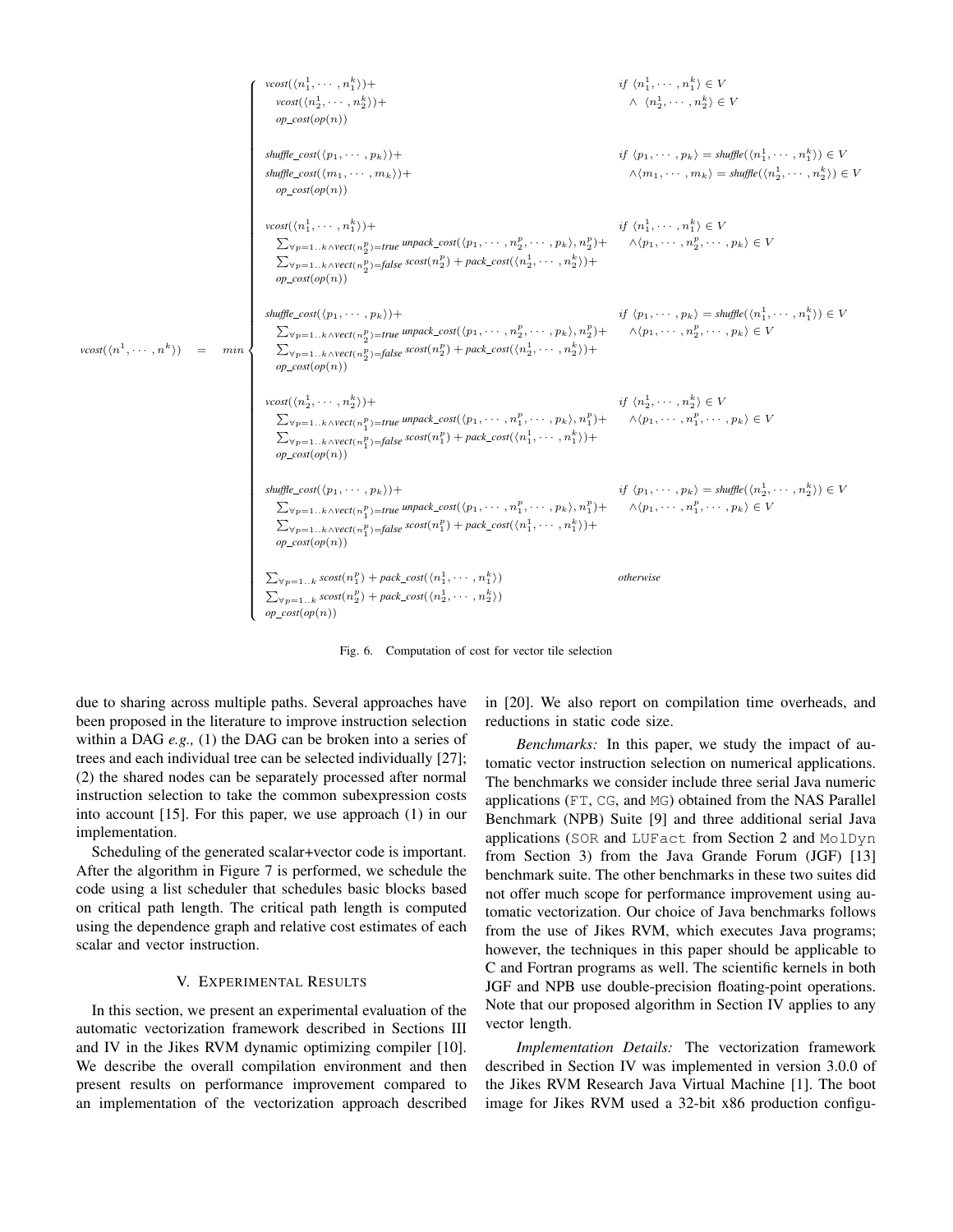1 Func AutoVectorize **Input** : *IR* for method m and its dependence graph  $D = \langle N, E \rangle$  (*D* is made connected by a dummy *nop* node – *op*\_cost of a *nop* node is 0) **Output:** *IR* with vector instructions 2 FindBestCost  $(D)$ ; //First Pass 3 *bestTile* := FindBestTile (D); //Second Pass 4 Generate code using a topological sort over D and *bestTile* choice for each node; //Third Pass 5 return; 6  $Func$  FindBestCost  $(D)$  $7$   $W$  := all the root nodes of  $D$ ; //nodes with no incoming edges 8  $scost := \phi$ ; //*scost* not yet computed 9 *vcost* := φ; //*vcost* not yet computed 10 *visited* := *false*; //no node is visited yet 11  $vecSet := \phi$ ; //set of vector tuples generated 12 while *!*W.empty() do 13  $\mid$   $n^k$  := remove a node from W; 14 | Compute  $\text{scost}(n^k)$  using Figure 4; **Save the tile selection that yields the minimum value for**  $scost(n^k)$ **; 16**  $visted(n^k) := true;$ **for** *each vector tuple*  $\langle n^1, \dots, n^k \rangle$  **do**<br>**18**  $\qquad$  **if** visited $(n^i) =$  *true*.  $\forall i = 1..k$  *c* if *visited*(n*i*) == *true*, <sup>∀</sup><sup>i</sup> = 1..k *and* !n1, ··· , n*<sup>k</sup>* <sup>18</sup> " *can be legally combined using Definition 4.1* then 19  $v := \langle n^1, \cdots, n^k \rangle;$ <br>20  $\downarrow \qquad \qquad \text{add } v \text{ to } \text{vecSet};$ add v to vecSet; 21 | | Compute *vcost*(*v*) using Figure 6;  $22$  | | Save the tile selection that is used to compute minimum value for  $vcost(v)$ ; **23**  $\qquad$  for *each*  $s \in succ(n^k)$  do //each successor of  $n^k$ 24 **if** *all the pred*(s) *are visited* **then** 25 add s to W; 26 return; 27 function FindBestTile  $(D)$ 28  $W$  := leaf node of  $D$ ; 29 while *!W.empty*() do<br>30  $\mid$  *n* := remove a noc  $n$  := remove a node from  $W$ ; 31 *bestTile*[n] := Find the scalar or vector tile that produced lowest cost for n; //Resolve ties arbitrarily 32 for *each*  $p \in pred(n)$  do<br>33 dd *p* to *W*: add  $p$  to  $W$ ; 34 return;



ration. Like other JVMs, this version of Jikes RVM uses SSE registers for both scalar single and double precision arithmetic (instead of using the x86 Floating Point unit). The main reason for doing so is the runtime improvements achieved from using the SSE unit instead of the normal floating point unit. There are 8 (XMM0-XMM7) SSE registers that are exposed in a 32 bit configuration, out of which (XMM7) is used as a scratch register. Effectively there are seven XMM registers available for scalar single and double precision arithmetic operations and also, for vector operations.

We extend the Jikes RVM IA32 assembler generator to support generation of SSE instructions used for *swap*, *shuffle*, *horizontal arithmetic*, *packing*, and *unpacking* operations [12] in XMM registers. The alignment offset of each array object is chosen so that element 0 is aligned on a 16-byte boundary.

For the dynamic compilation configuration, we set the initial compiler as the optimizing compiler with  $-\theta$ 2 for the optimization level to enable a standard set of optimizations to be performed prior to vectorization, including Common Subexpression Elimination (CSE), Dead Code Elimination

(DCE) and Scalar Replacement (SR) 2.

A set of preprocessing transformations is performed at the bytecode level within the Soot Java Bytecode Transformation Framework [28] prior to program execution and dynamic compilation. These include Loop Unrolling (LU), Code Specialization (CS), Scalar Expansion (SE), and Loop Peeling (LP). The specialized code is ensured to be free of alignment issues, aliasing dependences, and exception problems that include bounds-check and null-pointer exceptions.

Table I summarizes the optimizations that were actually performed on each benchmark.

*Experimental Platform:* All results except Figure 12 were obtained on a Quad-Core Intel E5430 Xeon 2.66GHz system with 8GB memory, running Red Hat Linux (RHEL 5). For Figure 12 we use a Quad-Core Intel E5440 Xeon 2.83GHz system due to the availability of Intel's Fortran compiler on the system. The execution times reported were the best of three

<sup>2</sup>The public release version of Jikes RVM 3.0.0 enables Scalar Replacement transformation at the highest optimization level (-O3). We changed this setting by enabling Scalar Replacement at optimization level -O2 for our framework.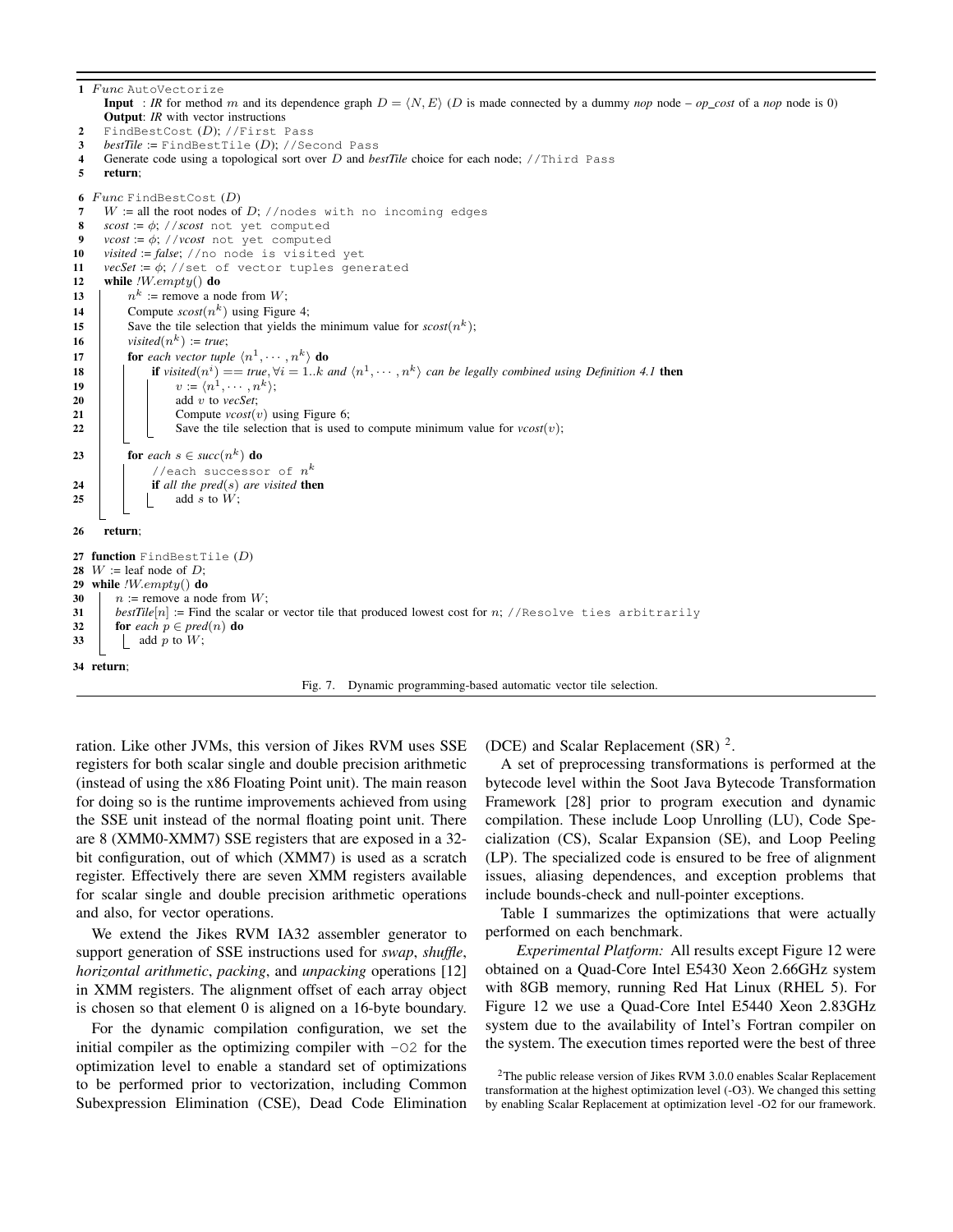| Instruction                      | Cost           |
|----------------------------------|----------------|
| memory move                      |                |
| register move                    |                |
| vector memory move               |                |
| vector register move             |                |
| packing instruction              | 2              |
| unpacking instruction            | $\overline{c}$ |
| shuffle within a vector register | $\overline{c}$ |
| shuffle across vector registers  | 5              |
| vector addition                  | 5              |
| vector subtraction               | 5              |
| vector multiply                  | 10             |
| vector divide                    | 10             |
| vector addsub                    |                |



Fig. 8. The costs of vector and scalar machine instructions were determined on a x86 machine using microbenchmarks.

Fig. 9. Final cost estimates obtained by applying method  $FindBestCost$  of Algorithm 7 to Example 1(c). We assume that the *mov* instructions on lines 3, 4, 5, and 6 in Figure 1(c) are memory load operations. We also assume that the instructions on lines 1 and 2 are vectorized in a predecessor block and are used in the loop-nest.

| <b>Optimizations Performed</b>           | FI |          | MG | <b>SOR</b> | LUFact | MolDyn |
|------------------------------------------|----|----------|----|------------|--------|--------|
| Scalar Expansion (Soot)                  | ×  |          |    |            |        |        |
| Loop Unrolling (Soot)                    |    |          |    |            |        |        |
| Loop Peeling (Soot)                      |    |          |    |            |        |        |
| Code Specialization (Soot)               |    |          |    |            |        |        |
| Common Subexpression Elimination (Jikes) |    | $\times$ |    | $\times$   |        |        |
| Dead Code Elimination (Jikes)            |    |          |    |            |        |        |
| Scalar Replacement (Jikes)               |    |          |    |            |        |        |

TABLE I LIST OF BENCHMARKS AND THE OPTIMIZATIONS APPLIED ON EACH BENCHMARK

runs within a single JVM instance for each benchmark. Since all benchmarks studied in this paper are sequential, the results are not impacted by the number of cores.

*Experimental Results:* We compared our automatic vectorization algorithm (described in Section IV) with a prototype implementation of the superword-level vectorization algorithm from  $[20]^3$ . We refer to our approach as SP (for Scalar Packing) and superword level vectorization as SLP. For both approaches, we include liveness-based dead-code elimination and copy propagation passes (referred to as Opt) after register allocation pass to eliminate redundant scalar packing and unpacking instructions. This pass produces tighter vector code. We measured the impact of Opt on both SP and SLP algorithms.

Experimental results are reported for the following five cases:

- Sequential: without vectorization, but with unrolling (see below);
- SLP: Superword vectorization algorithm from [20];
- SLP+Opt: Superword vectorization with register allocator level Opt pass;
- SP: Our approach described in Section IV;
- SP+Opt: Our approach with register allocator level Opt pass;

Since loop unrolling is a common compiler transformation for enabling SIMD parallelism, we performed loop unrolling on all innermost loops in all benchmarks and studied its impact for unroll factors 2, 4, 8, and 16.

For all the benchmarks shown in Table I, we measured the speedup relative to the serial execution of the benchmark without vectorization. In Figure 11, we show the speedups of each benchmark relative to non-unrolled sequential execution of the five cases listed above. In FT, SOR, and MolDyn benchmarks, SP introduced more opportunities for packing the scalars into

<sup>3</sup>We implemented this superword vectorization algorithm in Jikes RVM 3.0.0 for the purpose of this research.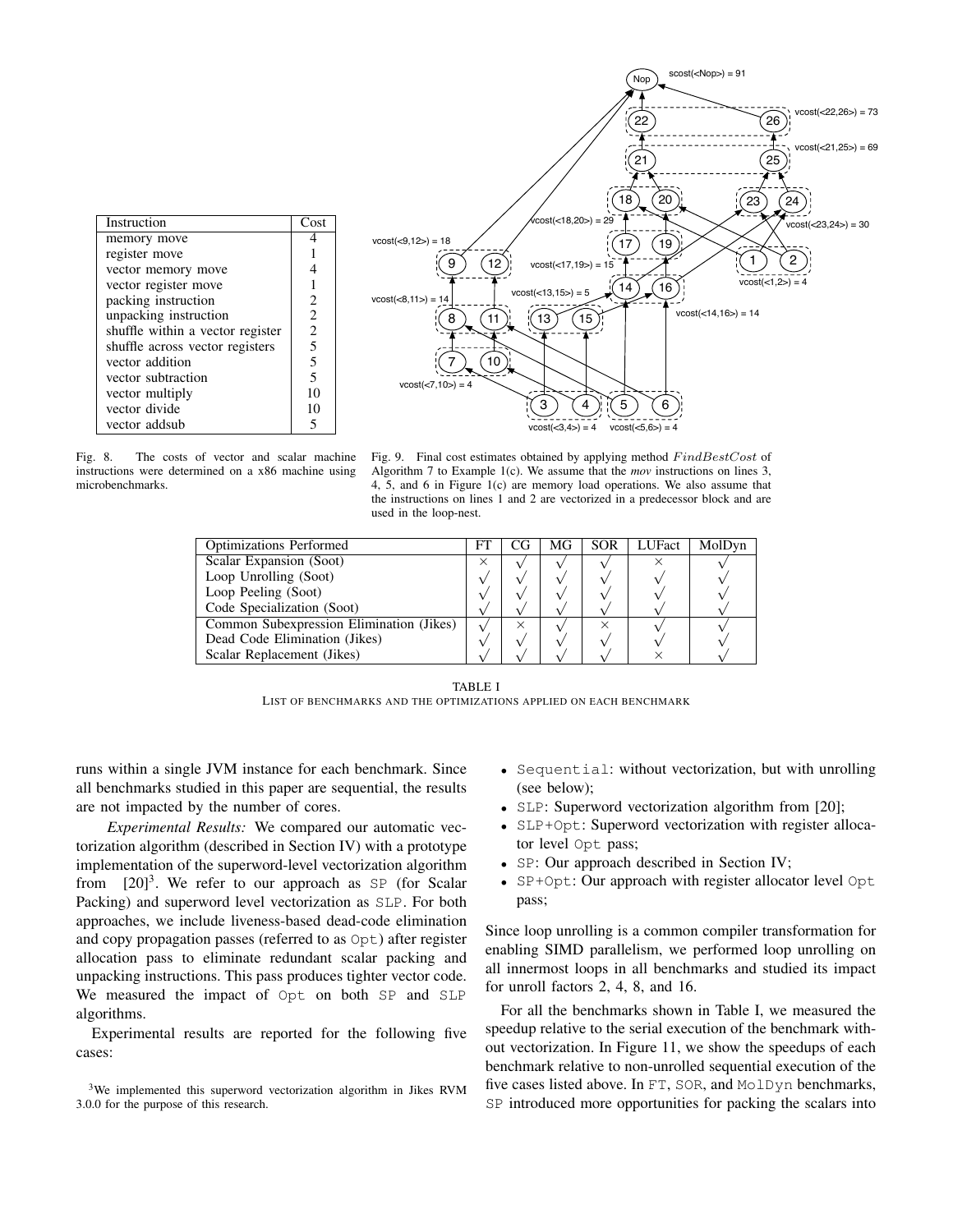





Fig. 11. Speedups as a function of unroll factor for the five cases, relative to the performance of non-unrolled non-vectorized code. X-axis denotes the unroll factors and Y-axis shows the speedups. The asterisk (\*) next to an unroll factor denotes the unroll factor that produced best cost using our cost model presented in Section IV.

vector than SLP (The FT benchmark uses complex numbers and can benefit from vectorization even when the unroll factor is 1). For FT, the SP algorithm introduces vector swap and horizontal computations that result in fully vectorizing the innermost loop body using SSE instructions, as discussed in Section II. For benchmarks that contain regular patterns for vector code generation (e.g. LUFact, CG, MG), both SP and SLP show similar speedups. The Opt post-pass provides a performance improvement in all cases, since it eliminates most of the redundant scalar variable packing and extraction instructions after the register allocator assigns physical vector registers to the operands. These redundant instructions may include vector register moves, e.g., moves between IA32 SSE registers. The copy propagation pass eliminates any remaining redundant copy statements in the generated vector code.

To summarize individual benchmark performance improvements of Sp+Opt compared to Sequential versions, for FT, we observe a maximum improvement of  $57.71\%$  (using unroll factor 16). For SOR, we observe a maximum improvement of 52.91% (using unroll factor 8). For LUFact, we observe a maximum improvement of  $17.60\%$  (using unroll factor 4). For Moldyn, we observe a maximum improvement of 25.06% (using unroll factor 2). For CG, we observe a maximum improvement of 27.63% (using unroll factor 4). Finally for MG, we observe a maximum improvement of 23.41% (using unroll factor 2). When comparing SP+Opt with SLP, we achieve a maximum speedup of 13.78% (in SOR using unroll factor 16). When comparing  $SP+Opt$  with  $SLP+Opt$ , we achieve a maximum speedup of 6.74% (in SOR using unroll factor 8).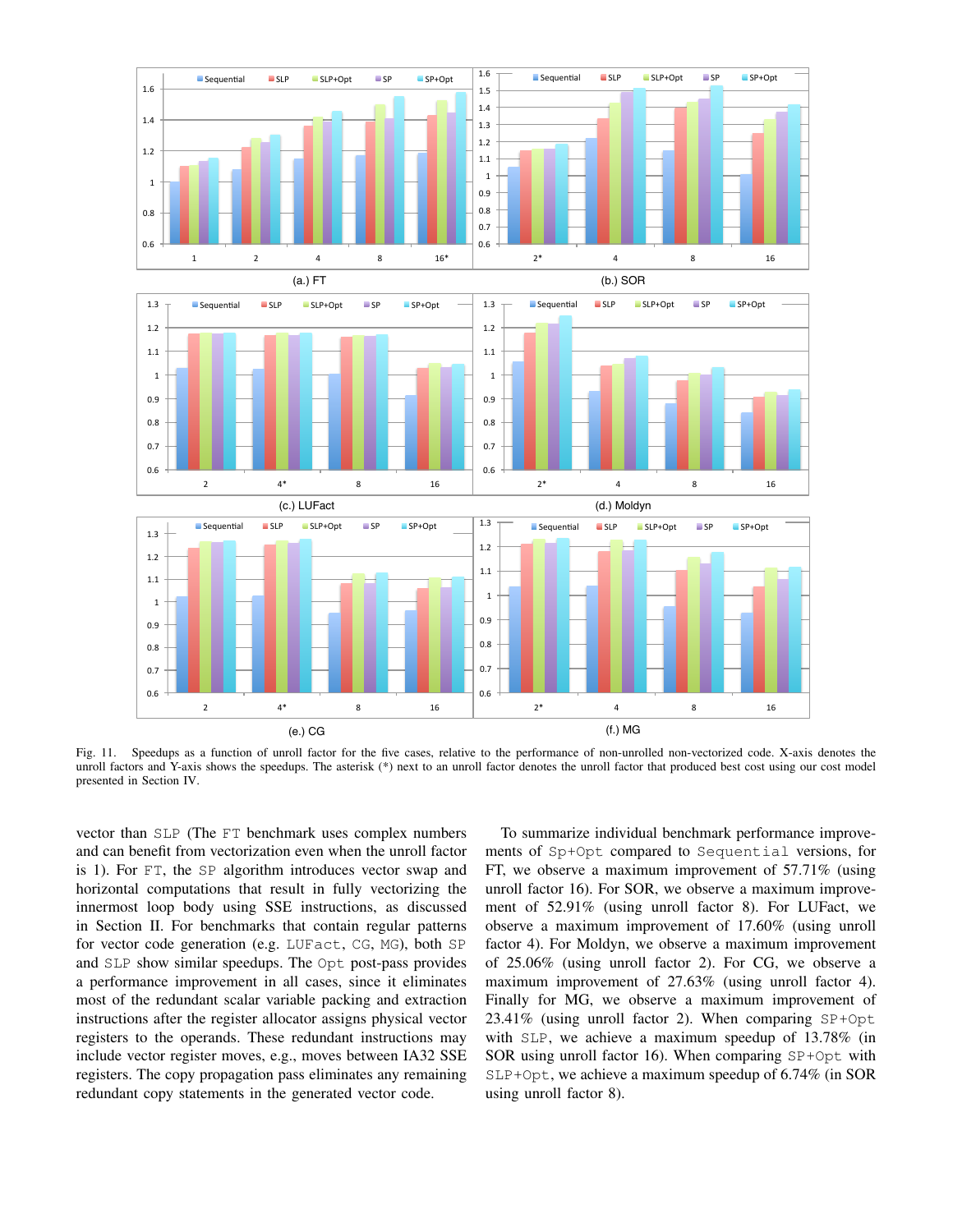

Fig. 10. Various scenarios for expanding opportunities for vector instruction selection.

*Automatic Selection of Unroll Factor:* In addition to performance speedups for benchmarks, we use the cost model to predict the unroll-factor that gives the best performance for a benchmark within the dynamic compiler. For every unroll factor of the vectorizable innermost loop-nest in a specialized method, we create a clone of the *IR*. The cloned copies of the *IR* subsequently undergo the same standard compiler optimizations including our vector instruction selection pass. Our vectorization algorithm produces a unique cost for each such cloned copy of the *IR*. Based on the best cost, we choose the corresponding *IR* for execution and discard the others. Note that our cost model captures both the register pressure and relative cost of both scalar and vector instructions.

The best unroll factors according our cost model are indicated by "\*" in Figure 11. Except for SOR benchmark, we are able to predict the correct unroll factor within the Jikes RVM dynamic compiler. The reason for mis-prediction in SOR benchmark can be attributed to the cache memory effects on the cost model, which is a subject of future work.

*Compile-time Overhead:* SP is implemented within the Jikes RVM dynamic compilation system, which means that

|            | Factor 2 |     | Factor 4 |     | Factor 8 |      | Factor 16 |      |
|------------|----------|-----|----------|-----|----------|------|-----------|------|
|            | Vec      | Seq | Vec      | Seq | Vec      | Seq  | Vec       | Seq  |
| FT         | 140      | 188 | 220      | 316 | 380      | 572  | 700       | 1082 |
| CG         | 676      | 723 | 730      | 855 | 849      | 1063 | 1241      | 1676 |
| МG         | 399      | 471 | 446      | 593 | 645      | 906  | 1077      | 1497 |
| <b>SOR</b> | 39       | 57  | 57       | 74  | 91       | 142  | 190       | 234  |
| LUFact     | 193      | 198 | 209      | 221 | 317      | 332  | 342       | 358  |
| Moldyn     | 302      | 318 | 596      | 625 | 1247     | 1299 | 2570      | 2586 |

TABLE III STATIC NUMBER OF X86 INSTRUCTIONS GENERATED.

the vectorization is invoked during runtime. In this section, we report the compile-time overhead for dynamic compilation. Table II presents the compile-time for the vector instruction selection algorithm described in Section IV (Vec) and the total compilation time (Total) for each benchmark using different unroll factors. For the non-unrolled version of FT, the compile-time overhead of vectorization is 23 msec and the total compilation time is 480 msec. The cost of compilation is correlated with the increase in code. Hence, an unroll factor of 16 results in larger compilation time than smaller unroll factors. In all the cases we studied, the compile-time overhead of SP+Opt ranges from 0.87% to 9.92% of the total compilation time. This modest increase in compilation time indicates that a dynamic compiler can use our dynamic programming based vector selection algorithm in order to achieve the runtime benefits shown in Figure 11.

*Static Code Size Reduction:* By applying vectorization, the machine code size can also be reduced, since more instruction level parallelism (ILP) are employed. Table III compares the static number of x86 instructions generated by the SP+Opt vectorization algorithm (Vec) and the sequential execution (Seq) for each benchmark using different unroll factors. The data listed in this table shows the total number of instructions for only those methods that are vectorized by SP+Opt in each benchmark (i.e., the specialized methods). The reductions in the number of instructions range from 0.627% (MolDyn with unroll factor 16) to 35.3% (FT with unroll factor 16). For the non-unroll FT, the size of vectorized code is 100 and nonvectorized version is 118.

*Comparison with Intel Compiler auto-vectorization:* We now report on an investigation of the SIMD parallelization performed by v11.1 of the Intel Fortran Compiler (IFC) on three NAS parallel benchmarks for which Fortran versions are available (MG, CG, FT). We compiled and executed each benchmark in the SER version of the NPB benchmark suite. Figure 12 reports on the absolute performances of these benchmarks and compares them with their corresponding Java versions executed using Jikes RVM on an Intel Xeon E5440 2.83GHz system. IFC-Seq and IFC-Vec refer to the versions compiled with the  $-03$  -no-vec and  $-03$  options respectively. The performance gaps between the Fortran and Java versions are clearly visible in Figure 12. However, the FORTRAN benchmarks surprisingly did not show any noticeable performance improvements due to vectorization, whereas the Java versions showed improvements of 17.5% for MG, 9.6%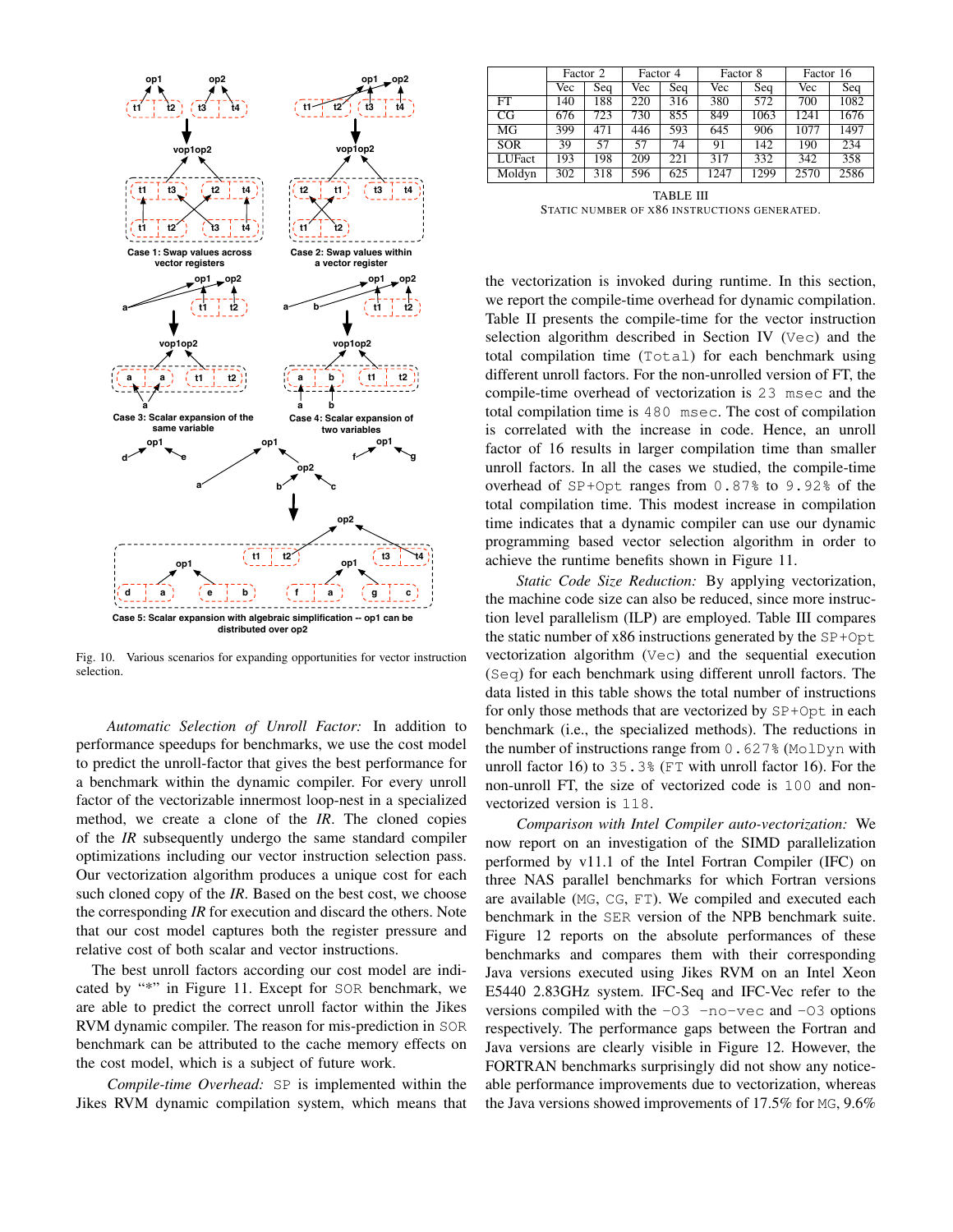|            | Unroll          |       | Unroll          |       | Unroll          |       | Unroll           |       |
|------------|-----------------|-------|-----------------|-------|-----------------|-------|------------------|-------|
|            | Factor 2 (msec) |       | Factor 4 (msec) |       | Factor 8 (msec) |       | Factor 16 (msec) |       |
|            | Vec             | Total | Vec             | Total | Vec             | Total | Vec              | Total |
| FT         | 24              | 480   | 26              | 472   | 37              | 523   | 79               | 796   |
| CG         | 29              | 556   | 29              | 556   | 31              | 579   | 38               | 640   |
| MG         | 5               | 112   | 6               | 108   | 6               | 114   | 9                | 119   |
| <b>SOR</b> | 5               | 94    | 5               | 94    | 6               | 100   | 10               | 111   |
| LUFact     | 23              | 477   | 23              | 489   | 23              | 506   | 33               | 605   |
| Moldyn     | 12              | 237   | 12              | 247   | 13              | 313   | 16               | 1608  |

**TABLE II** 

COMPILE-TIME IN MILLI SECONDS FOR SP+Opt USING UNROLL FACTORS 2, 4, 8, AND 16.

for CG, and 15.54% for FT, when using our approach. A vectorization report obtained by using the  $-vec-report(3)$ option showed that many loops were vectorized by IFC, but they unfortunately did not contribute to a measurable speedup.



Fig. 12. Comparison of vectorization in Intel Fortran Compiler v11.1 and Jikes RVM 3.0.0 (SP+Opt)

## **VI. RELATED WORK**

Most past techniques for automatic vectorization are either based on traditional loop-based vectorization [14], [18] or use instruction packing to explore data parallelism within basic lock level. Several compilers employ loop-level vectorization techniques to perform automatic vectorization for innermost loop-nest, e.g., Intel Compiler [5], IBM XL compiler [8] and GNU Compiler [2]. This paper focuses on straight-line code vectorization in the back-end of a dynamic compiler.

Larsen and Amarasinghe [20], [21] introduced the Superword-Level Parallelism (SLP) algorithm which initiates the vectorization process by identifying memory operations that operate on contiguous addresses, forms groups, and then packs the relevant instructions and merges small groups until each group's size reaches the size of SIMD vector. To improve the vectorization, they also suggested techniques to increase the number of contiguous memory operations in [22]. This superword technique shows good scalability to adapt to different SIMD widths. One of the key limitations of this algorithm is that it may not uncover vectorization opportunities for complicated interleaved data accesses, which our paper

addresses. Additionally, their algorithm can not vectorize pure scalar code, which our algorithm can by using scalar packing.

Kudriavtsev and Kogge [19] proposed a generalized approach for handling the permutation issue during vectorization. The foundation of this method is again driven by contiguous memory accesses as in [20]. It performs bi-directional search on a data flow graph (DFG) to pack instructions into SIMD groups. One direction starts from store operations and another from load operations. Once it identifies mismatched SIMD groups, it enumerates all permutation solutions and uses an Integer Linear Program approach to select the best one. This technique can solve the problem of vector instruction selection with permutation, but it can't handle scalars in the case when no contiguous memory operations exist in the data flow graph. Also, this bi-directional approach may generate some redundant mismatch operations compared to the singledirection packing. Integer Linear Programming also incurs significant compile-time overhead making it impractical for use in dynamic compilation.

In [24], Leupers introduced vector instruction selection based on the Data Flow Tree (DFT) and Integer Linear Programs (ILP). For each DFT, the parser generates a set of DFT covers that includes both SIMD and non-SIMD covers. The ILP approach is applied to choose the best cover for generating SIMD instructions. This approach also has difficulty in handling permutations, and is not practical for dynamic compilation.

The authors in [17], [16] propose a vectorization technique based on rewriting rules using the dependence graph that requires depth-first search, backtracking, and branch-andbound techniques. In contrast, our paper introduces a costdriven dynamic programming algorithm for vector instruction selection which obtains a solution with best cost that includes register pressure and peephole optimization considerations during instruction selection. Additionally, our approach only requires three passes over the dependence graph and avoids the need for any search, back-tracking, and branch-bound techniques. Our approach is compile-time efficient since it increases the compile-time by less than 10%. Searching, backtracking, and branch-bound techniques will undoubtedly incur significant compile-time overheads.

The main focus of [26] is to perform interprocedural compiler analysis to determine alignment of pointers during